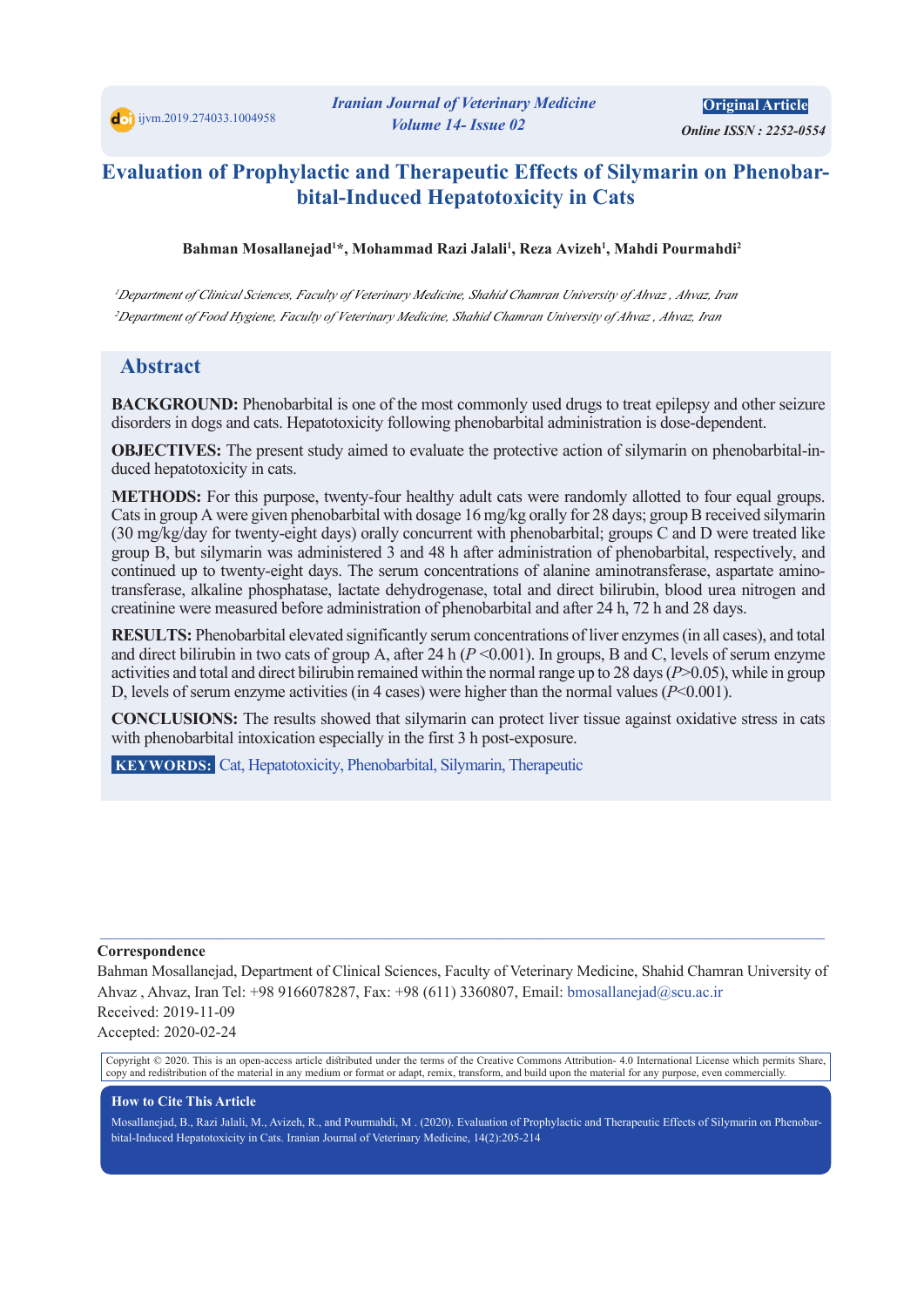# **Introduction**

The liver is the main detoxifying organ in ins, and different infections can trigger liver the body. Continuous exposure to drugs, toxinjury and eventually lead to various liver ity of the liver to injury is much higher than diseases (Stephens et al., 2014). Susceptibilany other organ because it biotransforms most xenobiotics and receives blood directly from the gastrointestinal tract (Kumar et al., 2015). Phenobarbital is one of the most pop-<br>ular-anticonvulsant medications used in the veterinary field today. It is highly effective mals. Phenobarbital is primarily metabolized for the treatment of epilepsy in small aniby the liver and induces the cytochrome  $P_{450}$ enzyme activity, which can lead to progressive shortening of the elimination half-life of barbiturates with chronic administration (Munana et al.,  $2015$ ).

The elimination half-life of phenobarbital is nificant variability may be noted among them. approximately 40 hours in cats, although sig-Typically, the starting dosage for cats is  $2$  to 4 mg per kg of body weight (B.W.) This can be increased up to 16 mg per kg of B.W. per day based on the animal's response (Podell, 2013).

tal has been reported to cause hepatic injury Long-term administration of phenobarbi-(hepatotoxicity) (Dayrell-Hart et al., 1991). Some dogs and cats receiving phenobarbital develop increases in certain liver enzymes, especially alkaline phosphatase (ALP) and aspartate transaminase (AST). Phenobarbital should be administered with extreme caution in pets diagnosed with hypovolemia, kidney disease, anemia, and hypoadrenocorticism. ed outright in pets with severe respiratory The use of the medication should be avoiddysfunction, liver disease, or those with a known sensitivity to other anti-seizure med-

ications (Muller et al., 2000). Treatment of seizures in cats is similar to dogs, with only a few limitations related to species-specific drug toxicities (Hazenfratz et al., 2018).

In many studies, silymarin has long been cluding acute and chronic hepatitis, toxin/ used in the treatment of liver disorders, ineases (Lappin,  $2001$ ; Lo et al.,  $2014$ ). There drug-induced hepatitis, and other liver disare few reported adverse effects of silymarin in cats. Beneficial effects on minimizing the formation of free radicals associated with ed (Lappin, 2001; Sun et al., 2018). The cat reperfusion of ischemic have been reporttal model for studying the pharmacology of has been used extensively as an experimendrugs (Das and Vasudevan, 2006).

fects of different drugs. These animals form Cats are extremely sensitive to the toxic efglucuronides with many compounds slowly, jugation. Cats have a relative deficiency of a forms of the enzymes that mediate the conor not at all because they possess fewer isospecific high-affinity glucuronyl transferase that conjugates drugs with glucuronic acid. tion pathway results in more drugs being The deficiency of the glucuronide conjugaconjugated to sulfates; however, the sulfation pathway has a finite capacity, which is also lower in cats than the other species (Lappin et al., 2001).

During prolonged treatment with different tory test results are nonspecific and do not ities is necessary. Clinical signs and laboradrugs, measurement of serum enzyme activdifferentiate drug-induced from other causes evation in alanine aminotransferase (ALT) of hepatic diseases (Muller et al., 2000). Eland AST activities are the most consistent nase (LDH) activities also may be increased. findings. Serum ALP and lactate dehydroge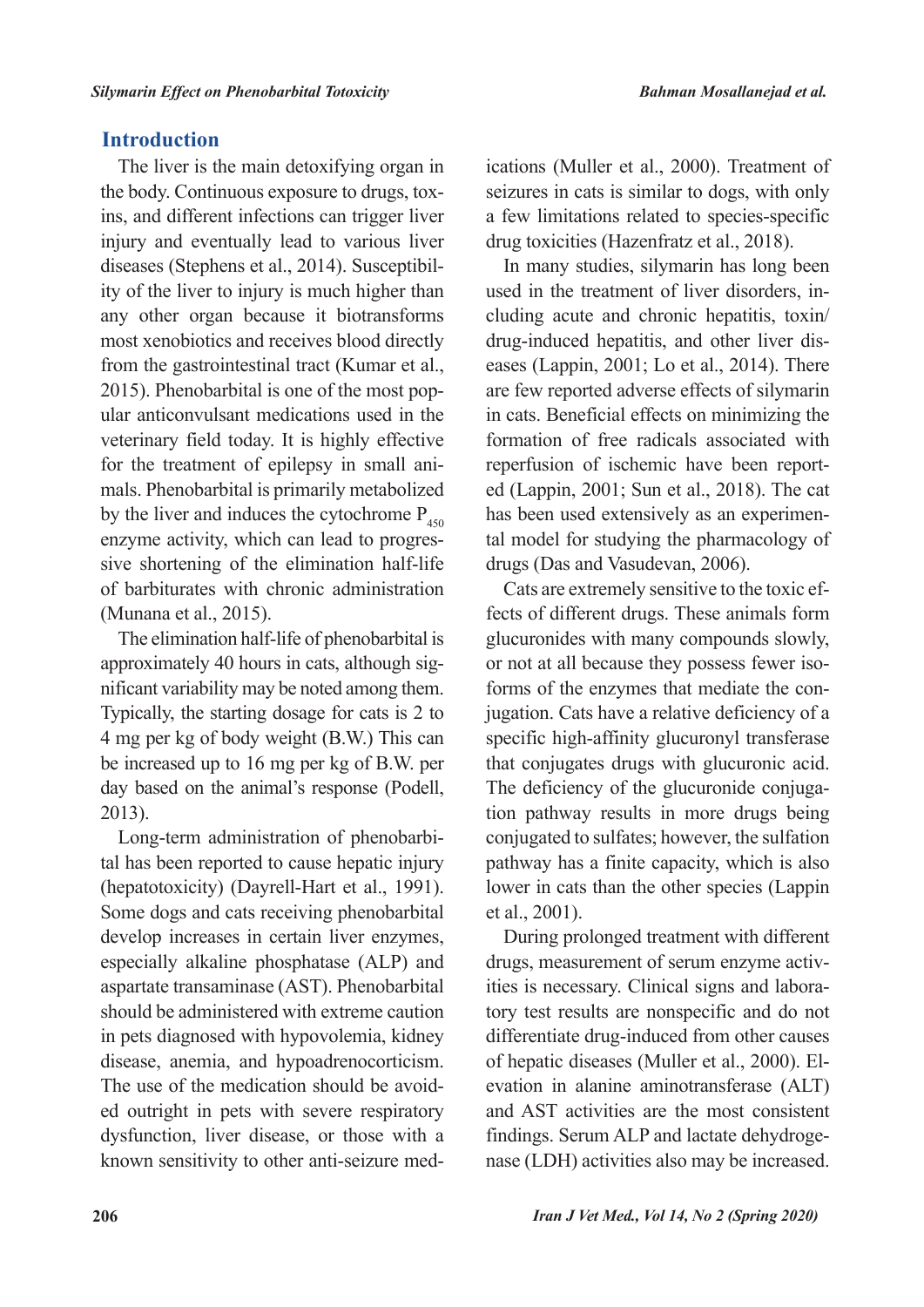Bilirubinuria and hyperbilirubinemia occur more commonly in cats than in dogs (Kayne and Jepson, 2004).

oxidant properties. This drug may protect the Silymarin was chosen because of the antiliver against oxidative stress through direct reactions with free radicals. Silymarin most likely inhibits TNF- $\alpha$  production in the liver (Gabrielova et al., 2015; Singh et al., 2016). Based on the aforementioned background, the present study was conducted to evaluate peutic and prophylactic) of silymarin against the possible hepatoprotective effects (theraexperimental phenobarbital-induced hepato-<br>toxicity in cats.

# **Materials and methods**

### **Animals**

Twenty-four adult cats, DSH breed, 1-1.5 years old, and weighing 2.35-3.9 kg were randomly allotted to four equal groups. All cats appeared healthy, as determined by clinical examination, normal hemogram, and clinical biochemical profiles. The cats were kept in separate cages at  $22-25$ °C with 12-h light/12-h dark cycles, in a controlled ter was provided ad libitum. This study was made diet containing chicken and fish. Waenvironment. They were fed with a homeapproved by the animal care program and versity of Ahvaz. It was conducted based on research committee of Shahid Chamran Unithe guidelines for small animal care and use (code of ethics:  $1397.57202$ ). Cats in group A were given phenobarbital (DarouPakhsh Pharmaceutical Co., Tehran, Iran) with dosage  $16 \text{ mg/kg}$  (as a toxic dose) orally ceived silymarin with dosage 30 mg/kg/day for 28 days in gelatin capsules; group  $B$  re-(Jalinous Pharmaceutical Co., Tehran, Iran) and continued for twenty-eight days orally concurrent with phenobarbital; groups C and

D were treated like group B, but silymarin tration of phenobarbital and continued up to was administered 3 and 48 h after adminislected from the jugular vein under general twenty-eight days. Blood samples were colanesthesia (a combination of ketamine with dosage  $15 \text{ mg/kg}$  and acepromazine  $0.15$ mg/kg) for all groups. After collecting blood in centrifuge tubes, the tubes were allowed to coagulate at room temperature and then placed in a water bath at  $37^{\circ}$ C for 10 min. Centrifugation was performed at  $1000 \text{ g}$  for 20 min. The clear serum was separated and ters. The serum concentrations of ALP, ALT, used for the analysis of biochemical parame-AST, and LDH (as indices of liver injury), total and direct bilirubin, and kidney indices (BUN and creatinine) were measured before administration of phenobarbital and 24 h, 72 h and 28 days later. Serum concentrations of tomated chemical analyzer (BT 3000 Plus, the above indices were measured in an au-Biotechnica, Milan, Italy) using diagnostic kits (Pars Azmoon Co., Tehran, Iran).

## **Statistical analysis**

The arithmetic mean of ALP, ALT, AST, LDH, bilirubin (total and direct), BUN and creatinine were compared among groups using repeated measures ANOVA, one way analysis of variance and LSD test (SPSS, version 10, SPSS Inc., Chicago, IL, USA). Differences were considered significant when  $P$  < 0.05.

# **Results**

In the present study, there were significant differences in enzyme activities among the cording to the results presented in Tables different treatment groups  $(P \le 0.001)$ . Acrum concentrations of ALP, ALT, AST, LDH 1-4, phenobarbital elevated significantly se-(in all cases), and total and direct bilirubin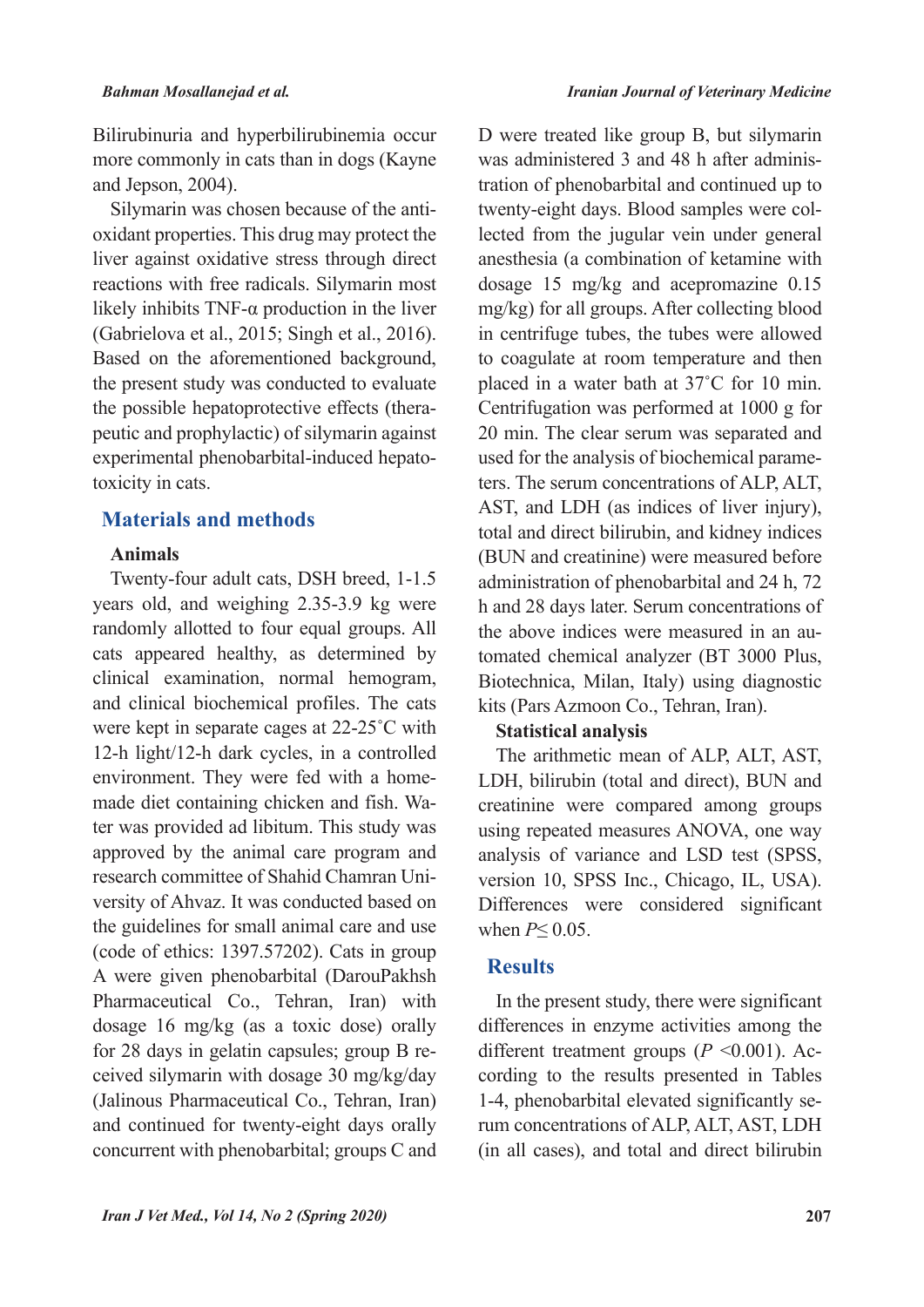in two cats of group A, after 24 h. Group, time, and the interaction of group and time er enzymes  $(P<0.001)$ . In groups, B and C, had a significant effect on changes of livlevels of serum enzyme activities and total mal range up to 28 days  $(P > 0.05)$ , but in the and direct bilirubin remained within the norgroup D, levels of serum enzyme activities were higher than normal values  $(P<0.001)$ (in four cases) and total and direct bilirubin ables were different according to the drug remained within the normal range. The variadministration time in group D. Prophylactic

eficial effect and prevented the increase in cation of silymarin had a significantly ben-(time zero) or therapeutic  $(3 h$  later) appliserum enzyme activities, and total and direct bilirubin in both groups B and C. BUN (18ings mainly included depression, sedation, els were normal in all groups. Clinical find- $27 \text{ mg/dl}$ ) and creatinine (0.9-1.8 mg/dl) levand ptyalism, during the study period. None of the cats died during the experiment. The course of the enzymatic activities is shown in Tables 1 to 4 (mean  $\pm$  SD).

Table 1. The mean  $\pm$  SD of serum ALP concentration (IU/L) in experimental groups of cats based on group and time

| Group | Time                             |                               |                                    |                                |
|-------|----------------------------------|-------------------------------|------------------------------------|--------------------------------|
|       | Time zero                        | After 24 h                    | After 72 h                         | After 28 days                  |
| A     | $C28.17 \pm 11.81$ <sup>a</sup>  | $B140.83\pm 23.08^{\text{a}}$ | $B156.67 \pm 27.53$ <sup>a</sup>   | $^{A}242.83 \pm 17.86^{\circ}$ |
| B     | $^{A}40.83\pm19.92^{\text{a}}$   | $^{A}50.83 \pm 27.72$ °       | $^{A}67.17 \pm 16.29$ <sup>b</sup> | $^{4}63.83\pm21.83^{\circ}$    |
| C     | $^{A}64.33\pm18.39^{a}$          | $^{4}67.83 \pm 11.79$ °       | $^{A}55.33\pm8.43^b$               | $^{A}60.50 \pm 14.77$ °        |
| D     | $C_{47.50 \pm 20.28^{\text{a}}}$ | $B109.17 \pm 36.31^b$         | $^{AB}142.33\pm57.74^a$            | $^{A}159.33\pm 66.65^{\circ}$  |

Significant differences are presented by capital letters in each row and lower case letters in each column  $(P<0.05)$ .

Table 2. The mean  $\pm$  SD of serum ALT concentration (IU/L) in experimental groups of cats based on group and time

|       | Time                            |                                   |                                   |                              |
|-------|---------------------------------|-----------------------------------|-----------------------------------|------------------------------|
| Group | Time zero                       | After 24 h                        | After 72 h                        | After 28 days                |
| A     | $P41.83 \pm 17.62$ <sup>a</sup> | $C138.17\pm21.81$ <sup>a</sup>    | $B168.83 \pm 9.37$ <sup>a</sup>   | $^{A}231.67\pm33.44^{\circ}$ |
| B     | $^{A}52.33\pm19.88^{a}$         | $^{A}50.17\pm16.59^{\circ}$       | $^{4}61.83\pm16.02^b$             | $^{A}60.33\pm13.88$ °        |
|       | $^{A}49.83\pm14.02^{a}$         | $^{A}62.17\pm9.81^{b}$            | $^{A}54.50\pm10.37^{\rm b}$       | $^{A}58.33\pm9.83^{\circ}$   |
| D     | $B50.67\pm8.41$ <sup>a</sup>    | $^{A}142.67\pm77.94$ <sup>a</sup> | $^{A}150.83\pm62.49^{\mathrm{a}}$ | $^{A}163.17\pm77.59^{\circ}$ |

Significant differences are presented by capital letters in each row and lower case letters in each column  $(P < 0.05)$ .

| Table 3. The mean $\pm$ SD of serum AST concentration (IU/L) in experimental groups of cats based on group and time |  |  |
|---------------------------------------------------------------------------------------------------------------------|--|--|
|---------------------------------------------------------------------------------------------------------------------|--|--|

|       | Time                             |                                  |                                   |                              |
|-------|----------------------------------|----------------------------------|-----------------------------------|------------------------------|
| Group | Time zero                        | After 24 h                       | After 72 h                        | After 28 days                |
| А     | $D39.33 \pm 13.23^a$             | $C134.33 \pm 12.13$ <sup>a</sup> | $B163.33\pm18.80$ <sup>a</sup>    | $^{A}245.50\pm19.39^{a}$     |
| B     | $^{A}37.17\pm15.36$ <sup>a</sup> | $^{A}43.50\pm13.44$ °            | $^{A}46.17\pm7.03^{b}$            | $^{4}62.33\pm14.75^{\circ}$  |
| C     | $^{A}63.83\pm15.37^{a}$          | $^{A}76.17\pm34.74^{\mathrm{b}}$ | $^{A}64.33\pm20.97^{\mathrm{b}}$  | $^{4}62.17\pm10.11$ °        |
| D     | $B45.33 \pm 10.76$ <sup>a</sup>  | $^{4}116.67\pm33.46^{\text{ a}}$ | $^{4}137.17\pm54.36$ <sup>a</sup> | $^{A}130.67\pm68.65^{\circ}$ |

Significant differences are presented by capital letters in each row and lower case letters in each column  $(P < 0.05)$ .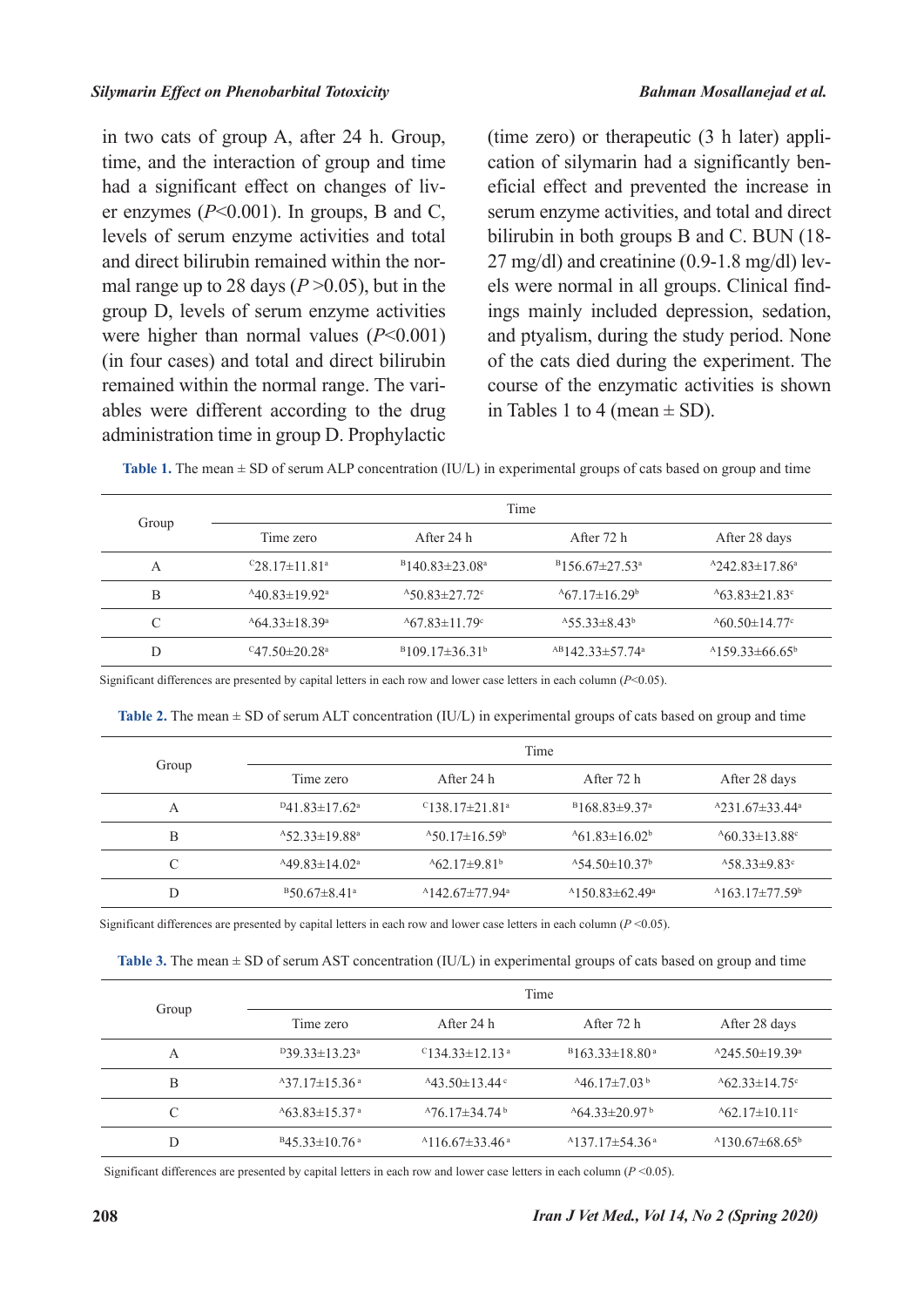|       | Time                                         |                                     |                                      |                                      |
|-------|----------------------------------------------|-------------------------------------|--------------------------------------|--------------------------------------|
| Group | Time zero                                    | After 24 h                          | After 72 h                           | After 28 days                        |
| А     | <sup>C</sup> 196.83 $\pm$ 24.46 <sup>a</sup> | $B$ 521.83 $\pm$ 34.20 <sup>a</sup> | $AB$ 551.83±22.16 <sup>a</sup>       | $^{A}$ 569.83±30.42 <sup>a</sup>     |
| Β     | $^{A}201.83\pm29.26^{a}$                     | $^{A}203.83\pm18.58^{b}$            | $^{A}200.33\pm21.68$ °               | $^{A}196.33\pm17.84^b$               |
| C     | $^{4}218.33\pm32.12^{a}$                     | $^{4268.67\pm146.21^b}$             | $^{4}277.50 \pm 146.21$ °            | $^{4}281.17\pm148.39^b$              |
| D     | $B193.83 \pm 13.64$ <sup>a</sup>             | $^{A}429.83\pm62.41^{\circ}$        | $^{4}440.17 \pm 176.59$ <sup>b</sup> | $^{4}461.67 \pm 183.42$ <sup>a</sup> |

Table 4. The mean  $\pm$  SD of serum LDH concentration (IU/L) in experimental groups of cats based on group and time

Significant differences are presented by capital letters in each row and lower case letters in each column  $(P<0.05)$ .

## **Discussion**

The results of the present study showed nobarbital-induced hepatotoxicity in cats of that silymarin had inhibitory effects on pherameters remained within the normal range. groups B and C completely so that the pa-In group  $D$ , relatively similar to group A, the variables were different according to the time of drug intake. In the present study, the oral administration of phenobarbital  $(16 \text{ mg/kg})$ for 28 days caused chronic hepatotoxicity in cats as verified by clinical and biochemical bital increased serum concentrations of liver investigations. Administration of phenobarirubin (in two cats) of group A. The result of enzymes (in all cats) and total and direct bilthe therapeutic dose of silymarin (up to  $3<sub>h</sub>$ ) ilar to prophylactic dose (co-administration after phenobarbital administration) was simtotoxicity in our study, but administration of of both the drugs) in the prevention of hepasilymarin did not have preventative effects after 48 h.

fects of silymarin (by a significant decrease Antioxidative and anti-inflammatory efin hepatic myeloperoxidase activity and nitric oxide production) are known in rat models (Kumar et al., 2015). Silymarin can prevent liver injury by the inhibition of free radical formation. The recommended dosage for silymarin is 20-50 mg/kg/day in dogs and tal-induced liver injury may be attributed to eficial effects of silymarin on phenobarbicats (Hsu, 2013). It is reported that the benthe effect of the former on aldehyde oxidase mediated metabolism of phenobarbital in the liver (Singh et al.,  $2016$ ). Phenobarbital likely increases the effects of the inhibitory neurotransmitter gamma aminobutyric acid citatory neurotransmitter glutamate (Podell  $(GABA)$ , and decreases the release of the exet al., 2016).

In the present study, we used silymarin ministration depends on the condition being for 28 days; nevertheless, the duration of adtreated, response to the medication, and the development of any adverse effects. This lations, including oral tablets and injectable medication is available in a variety of formuforms. Dosage is determined based on several different factors, including the pet's species, icity can be managed with drug discontinua-<br>tion or substantial dose reduction. breed, size, and age. Phenobarbital hepatotox-<br>icity can be managed with drug discontinua-

bital is a hepatotoxic drug, an increase in Based on the presumption that phenobarserum enzyme activities within 24 h after ministration and to provide supportive care onset, indicates a need to suspend drug adtration in veterinary medicine are exclusively icity associated with phenobarbital adminis-(Khoury et al., 2015). Reports of hepatotoxlimited to dogs; however, vigilance for these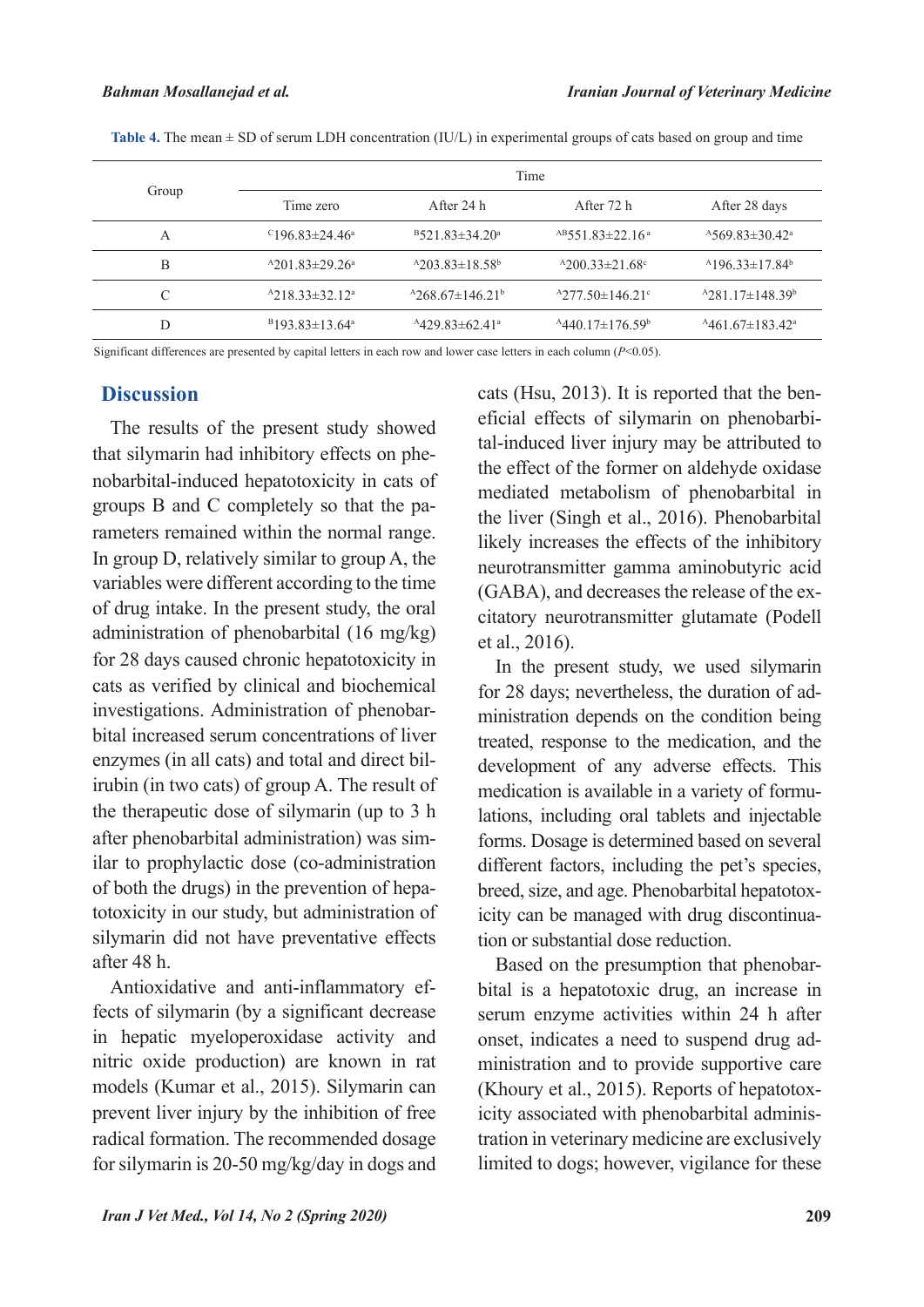tine monitoring of serum chemistry profiles adverse effects in cats is warranted, and rouis recommended in feline patients receiving this drug. The most common adverse reactions of phenobarbital reported in dogs are sedation, creased urination (polyuria), and increased weight gain, increased thirst (polydipsia), inappetite, most of which resolve within a few weeks of starting treatment. Less common but tal administration include acute idiosyncratic more serious adverse effects of phenobarbiliver or bone marrow toxicity. Additional rare adverse effects of phenobarbital specifically reported in cats include facial pruritus, limb edema, thrombocytopenia, and cutaneous and tz et al.,  $2018$ ). In the present study, the most mucosal hypersensitivity reactions (Hazenfration, and ptyalism. All cats completed the study common clinical signs were depression, sedapersensitivity reactions as observed in dogs. without mortality. We did not see signs of hy-

tal-induced hepatotoxicity and the therapeutic The role of oxidative stress in phenobarbiuated in some studies. For example, Muller et effects of natural antioxidants have been evaltrations of ALP, ALT, and GGT may reflect al.  $(2000)$  suggested that increases in concenenzyme induction rather than hepatic injury during phenobarbital treatment in dogs.

In another study, serum ALP isoenzyme activities were determined for 23 epileptic dogs before the start of phenobarbital and at ter the start of treatment. Median serum ALP three weeks six months and  $12$  months afwas significantly increased at six months and 12 months compared with time zero (Gaskill  $et al., 2005$ .

Silymarin is a scavenger of radicals, such ide  $(H2O2)$  (Ozkilic et al., 2006). This drug as hydroxyl, superoxide, and hydrogen peroxer cells directly by stabilizing the membrane decreases lipid peroxidation. It protects liv-

plements with other drugs can influence the dation. Silymarin alone or in the form of suppermeability through inhibiting lipid peroxitreatment process in liver diseases in many lic acid, allopurinol, sitagliptin, and vitamin methionine, N-acetylcysteine, ursodeoxychotical, and botanic extracts such as S-adenosylspecies of animals. Many medicinal, nutraceu-E have been used as cytoprotective agents in liver disease (Papich, 2016; Abo-Haded et al., comitant use of other medications can affect ly protein deficiency, disease status, and conal genetic constitution, malnutrition, especial-2017). Host factors such as age, sex, individuthe severity of drug-induced hepatic disease  $(Akbulut et al., 2015).$ 

The prophylactic and treatment effects of atively similar to the results of Avizeh et al. duced hepatotoxicity in this study were relrum enzyme activities in phenobarbital-insilymarin administration and the role of secantly elevated serum concentrations of ALT. istration of acetaminophen in cats signifi- $(2010)$ . In their research, a single oral admin-AST, ALP, LDH, methemoglobin, and total ceived acetaminophen plus N-acetylcysteine and direct bilirubin. In both groups that retivities, methemoglobin, and total and direct or silymarin, the levels of serum enzyme acbilirubin remained within the normal range. They stated that the major activity of both the compounds is their antioxidant property, which makes them useful in the prevention of other organ-specific toxicities related to the induction of oxidative stress (Avizeh et al., 2010). As previously stated information atively low in cats. Most cases of drug-in-<br>duced hepatopathy are mild and present with about the toxicity of phenobarbital is relatively low in cats. Most cases of drug-invague signs of lethargy and depression with or without jaundice.

In conclusion, the results of this study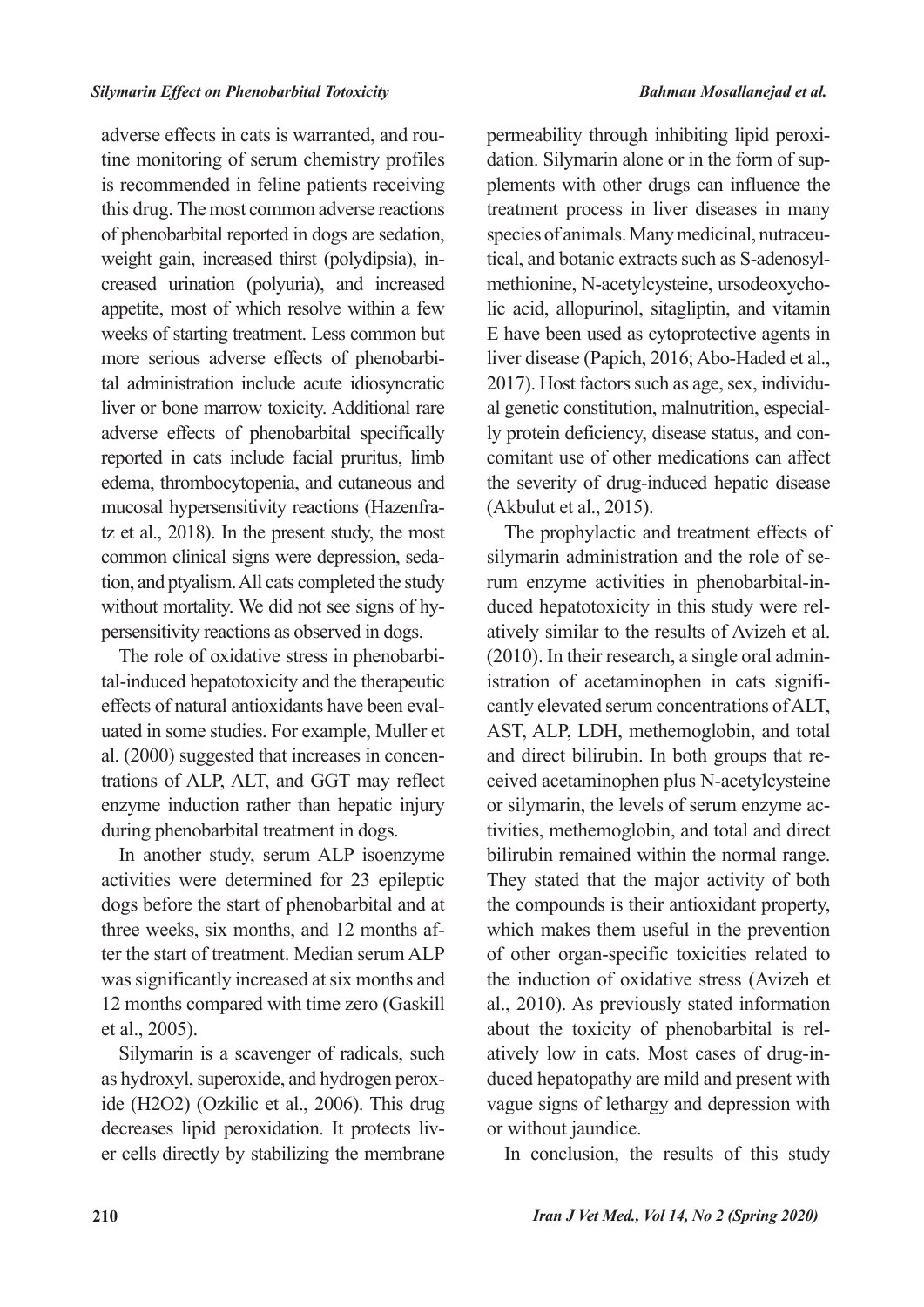#### *Bahman Mosallanejad et al.*

showed that silymarin has a protective effect tal-induced hepatotoxicity in cats and might in prophylaxis and treatment of phenobarbiposure. The activity of silymarin is due to the be very useful at least in the first 3 h post-excific toxicities related to the induction of able for the prevention of other organ-speantioxidant property, which makes it suitoxidative stress.

## **Acknowledgments**

The authors wish to express their gratitude to the research council of Shahid Chamran University of Ahvaz for financial support.

# **Conflict of Interest**

The authors declared that there is no con-<br>flict of interest.

### **References**

- Abo-Haded, H.M., Elkablawy, M.A., Al-Johani, Z., trexate induced liver toxicity. PLoS One.,  $12(3)$ , toprotective effect of sitagliptin against metho-Al-Ahmadi, O., El-Agamy, D.S. (2017) Hepa-e0174295[.]( https://doi. org/10.1371/journal) https://doi.  $org/10.1371/journal.$ PMID: [28334048](https://pubmed.ncbi.nlm.nih.gov/28334048/).
- icity. J Surg Res., 193(2), 658-666. https://doi. tioxidant agents against CsA-induced hepatotox-Akbulut, S., Elbe, H., Eris, C. (2015) Effects of anorg/10.1016/j.jss.2014.08.042.
- Avizeh, R., Najafzadeh, H., Razi Jalali, M., Shirali, peutic effects of silymarin and N-acetylcysteine S. (2010) Evaluation of prophylactic and therain acetaminophen-induced hepatotoxicity in cats. J Vet Pharmacol Therap., 33(1), 95-99. https:// doi.org/10.1111/j.1365-2885.2009.01100.x.
- *ianum*) derivative on ethanol-induced oxidative fects of silymarin, a milk thistle (Silybium mar-Das, S.K., Vasudevan, D.M. (2006) Protective efstress in liver. Indian J Biochem Biophys., 43(5). 306-311. PMID: [17133738](https://pubmed.ncbi.nlm.nih.gov/17133738/).
- Dayrell-Hart, B., Steinberg, S.A., VanWinkle, T.J., Farnbach, G.C. (1991) Hepatotoxicity of phenobarbital in dogs: 18 cases (1985-1989). J Am Vet Med Assoc., 199(8), 1060-1066.

PMID: [1748613](https://pubmed.ncbi.nlm.nih.gov/1748613/).

- hydrosilybin attenuates cardiomyocyte damage sky, M.  $(2015)$  Silymarin component 2,3-de-Gabrielova, E., Kren, V., Jaburek, M., Modrianfollowing hypoxia/reoxygenation by limiting oxidative stress. Physiol Res.,  $64(1)$ ,  $79-91$ . PMID: [25194130](https://pubmed.ncbi.nlm.nih.gov/25194130/).
- mann, W.E., Burton, S.A., Gelens, H.C., Ihle, Gaskill, C.L., Miller, L.M., Mattoon, J.S., Hoff-S.L., Miller, J.B., Shaw, D.H., Cribb, A.E.  $(2005)$  Liver histopathology and liver and serum barbital. Vet Pathol.,  $42(2)$ ,  $147-160$ . https://doi. tase activities in epileptic dogs receiving phenoalanine aminotransferase and alkaline phospha-org/ 10.1354/vp.42-2-147. PMID: [15753468](https://pubmed.ncbi.nlm.nih.gov/15753468/).
- tiepileptic drugs are recommended? J Feline rent seizures in cats: Treatment-which an-Hazenfratz, M., Taylor, S.M. (2018) Recur-Med Surg., 20(9), 825-834. https://doi. org/ 10.1177/1098612X18791874. PMID: [30139319](https://pubmed.ncbi.nlm.nih.gov/30139319/).
- cology. (2<sup>nd</sup> ed.) Wiley-Blackwell. Iowa, USA. Hsu, W.H. (2013) Handbook of Veterinary Pharma $p. 84-112...$
- macy.  $(1<sup>st</sup> ed.)$  Publications division of the Royal Kayne, S.B., Jepson, M.H. (2004) Veterinary Phar-Pharmaceutical Society of Great Britain, UK. p. 343-423..
- Khoury, T., Rmeileh, A.A., Yosha, L., Benson, netic factors, tissue diagnosis, and treatment duced liver injury: Review with a focus on ge-A.A., Daher, S., Mizrahi, M. (2015) Drug inoptions. J Clin Transl Hepatol.,  $3(2)$ , 99-108. https://doi. org/10.14218/JCTH.2015.00007. PMID: [26356634](https://pubmed.ncbi.nlm.nih.gov/26356634/).
- Kumar, V., Kalita, J., Misra, U.K. (2015) A study of dose response and organ susceptibility of copper toxicity in a rat model. J Trace Elem Med Biol., 29, 269-274. https://doi. org/ 10.1016/j. jtemb.2014.06.004. PMID: [25022334](https://pubmed.ncbi.nlm.nih.gov/25022334/).
- crets. (2nd ed.) Hanley Belfus Inc, Philadel-<br>phia,USA. p. 158-161. ppin, M.R. (2001) Feline Internal Medicine Secrets. (2nd ed.) Hanley Belfus Inc, Philadel-Lappin, M.R. (2001) Feline Internal Medicine Se-
- tective effect of silymarin on di  $(2$ -ethylhexyl) Lo, D., Wang, Y.T., Wu, M.C. (2014) Hepatoprophthalate (DEHP) induced injury in liver FL83B cells. Environ Toxicol Pharmacol., 38(1), 112-118. https://doi.org/10.1016/j.etap.2014.05.005.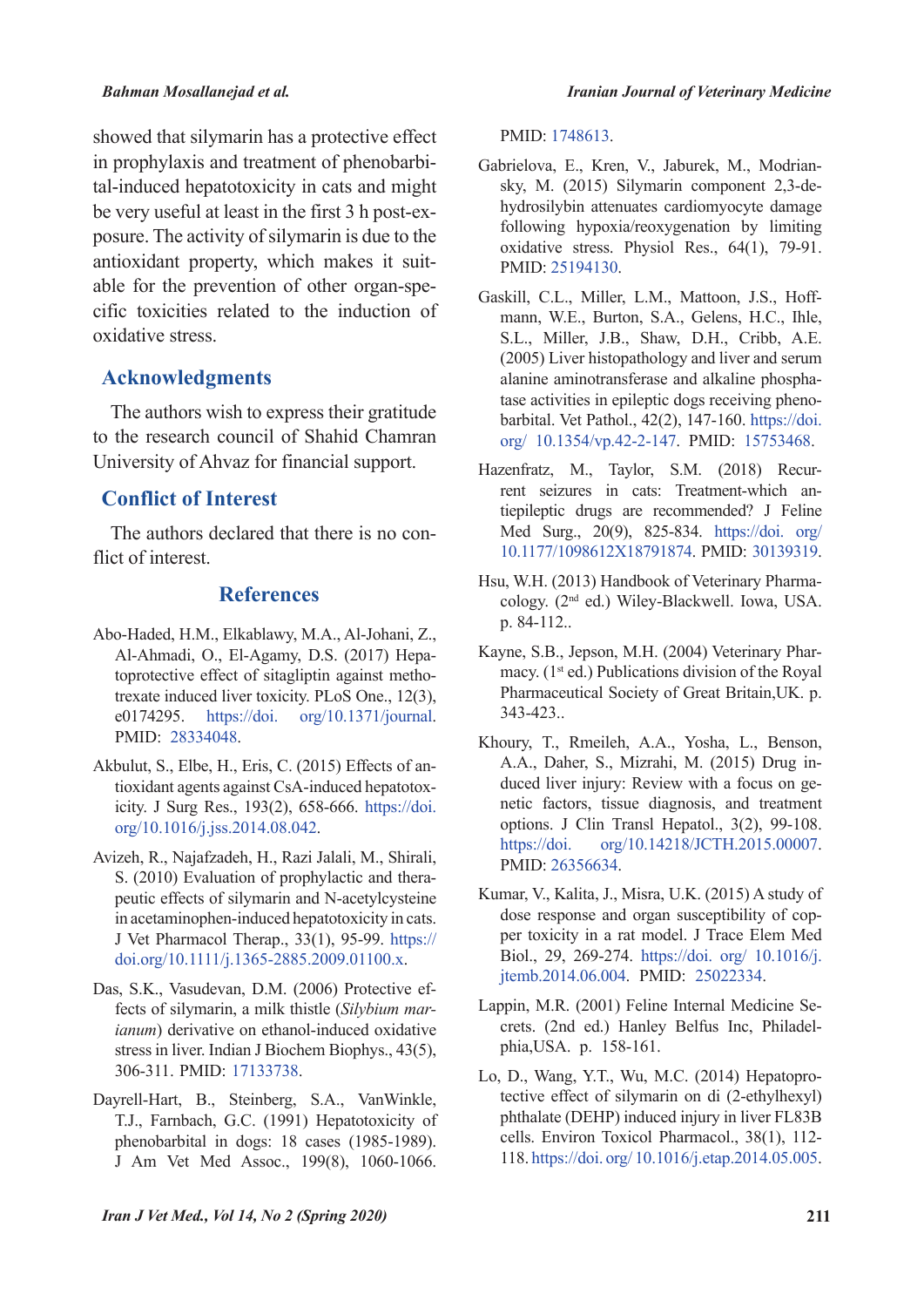PMID: [24934613](https://pubmed.ncbi.nlm.nih.gov/24934613/).

- Muller, P.B., Taboada, J., Hosgood, G., Partington, nobarbital treatment on the liver in dogs. J Vet sheimer, K.J.  $(2000)$  Effects of long-term phe-B.P., VanSteenhouse, J.L., Taylor, H.W., Wolf-Intern Med., 14(2), 165-171. PMID: [10772488](https://pubmed.ncbi.nlm.nih.gov/10772488/).
- Munana, K.R., Nettifee Osborne, J.A., Papich, M.G. nobarbital, or bromide, on pharmacokinetics of  $(2015)$  Effect of chronic administration of phelevetiracetam in dogs with epilepsy. J Vet Intern Med., 29(2), 614–619. https://doi. org/ 10.1111/ jvim.12548. PMID: [25711374](https://pubmed.ncbi.nlm.nih.gov/25711374/).
- tylcysteine treatment on anti-oxidative status glu, A., Kanigur, G.  $(2006)$  The role of N-ace-Ozkilic, A.C., Cengiz, M., Ozaydin, A., Cobanosic Clin Physiol Pharmacol.,  $17(4)$ ,  $245-254$ . in patients with type II diabetes mellitus. J Ba-PMID: [17338280](https://pubmed.ncbi.nlm.nih.gov/17338280/).
- Papich, M.G. (2016) Saunders Handbook of Veterinary Drugs. (4th ed.). Elsevier. p. 63-224.
- py and monitoring. Top Companion Anim Podell, M. (2013) Antiepileptic drug thera-Med., 28(2), 59-66. https://doi.org/10.1053/j. tcam.2013.06.009. PMID: [24070683](https://pubmed.ncbi.nlm.nih.gov/24070683/).
- Podell, M., Volk, H.A., Berendt, M., Loscher, W., Munana, K., Patterson, E.E., Platt, S.R. (2016). 2015 ACVIM Small animal consensus statement on seizure management in dogs. J Vet Intern Med., 30(2), 477-490. https://doi.org/10.1111/ jvim.13841. PMID: [26899355](https://pubmed.ncbi.nlm.nih.gov/26899355/).
- duced liver toxicity and prevention by herbal Singh, D., Cho, W.C., Upadhyay, G. (2016) Drug-inantioxidants: An Overview. rFront physiol., 6, 363. https://doi.org/ 10.3389/fphys 2015.00363. PMID: [26858648](https://pubmed.ncbi.nlm.nih.gov/26858648/).
- Stephens, C., Andrade, R.J., Lucena, M.I. er injury. Curr Opin Allergy Clin Immunol.,  $(2014)$  Mechanisms of drug induced liv-14(4), 286-292. https://doi.org/10.1097/ACI. 0000000000000000070. PMID: [24915546](https://pubmed.ncbi.nlm.nih.gov/24915546/).
- Sun, M.S., Jin, H., Sun, X., Huang, S., Zhang, F.L., age in ischemia-reperfusion injury: An obstacle Guo, Z.N., Yang, Y. (2018) Free radical damin acute ischemic stroke after revascularization therapy. Oxid Med Cell Longev., 31, 3804979. https://doi. org/ 10.1155/ 2018/3804979. PMID: [29770166](https://pubmed.ncbi.nlm.nih.gov/29770166/).